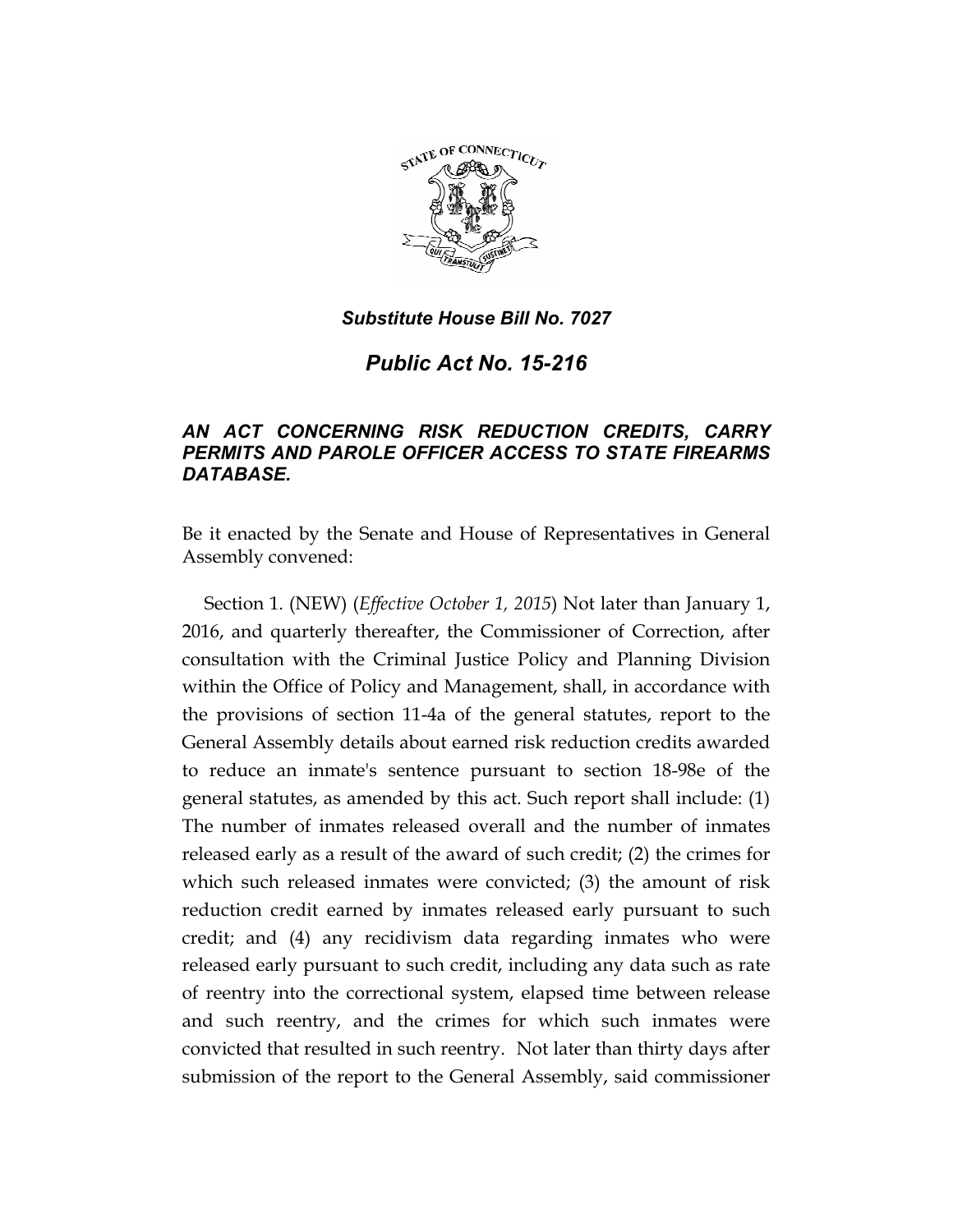shall post the report on the Department of Correction's Internet web site.

Sec. 2. Subsection (b) of section 29-35 of the general statutes is repealed and the following is substituted in lieu thereof (*Effective October 1, 2015*):

(b) The holder of a permit issued pursuant to section  $29-28$ , as amended by this act, shall carry such permit upon one's person while carrying such pistol or revolver. Such holder shall present his or her permit upon the request of a law enforcement officer who has reasonable suspicion of a crime for purposes of verification of the validity of the permit or identification of the holder, provided such holder is carrying a pistol or revolver that is observed by such law enforcement officer.

Sec. 3. Subsection (d) of section 29-28 of the general statutes is repealed and the following is substituted in lieu thereof (*Effective October 1, 2015*):

(d) Notwithstanding the provisions of sections 1-210 and 1-211, the name and address of a person issued a permit to sell at retail pistols and revolvers pursuant to subsection (a) of this section or a state or a temporary state permit to carry a pistol or revolver pursuant to subsection (b) of this section, or a local permit to carry pistols and revolvers issued by local authorities prior to October 1, 2001, shall be confidential and shall not be disclosed, except (1) such information may be disclosed to law enforcement officials acting in the performance of their duties, including, but not limited to, employees of the United States Probation Office acting in the performance of their duties and parole officers within the Department of Correction acting in the performance of their duties, (2) the issuing authority may disclose such information to the extent necessary to comply with a request made pursuant to section 29-33, 29-37a or 29-38m for

*Public Act No. 15-216 2 of 7*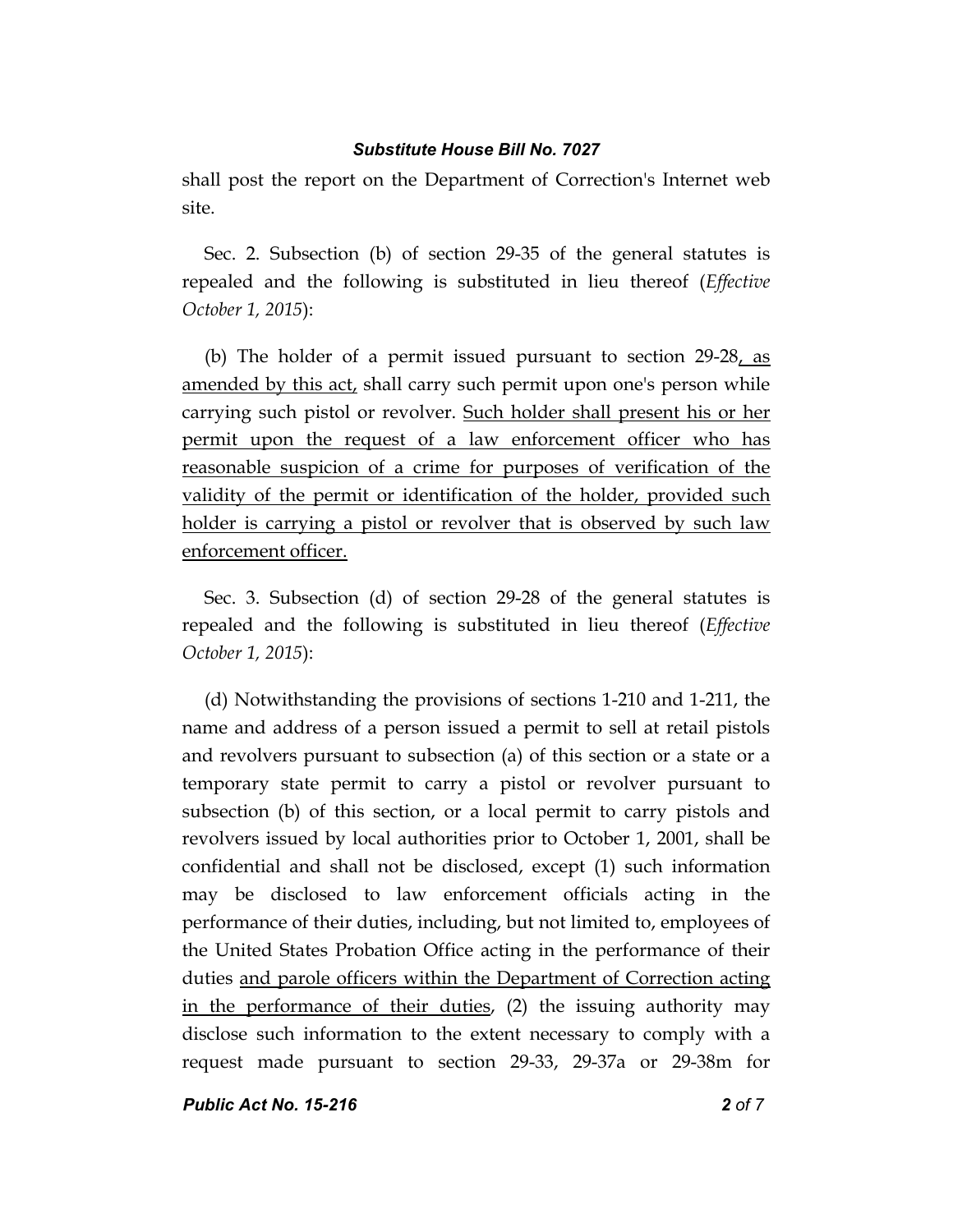verification that such state or temporary state permit is still valid and has not been suspended or revoked, and the local authority may disclose such information to the extent necessary to comply with a request made pursuant to section 29-33, 29-37a or 29-38m for verification that a local permit is still valid and has not been suspended or revoked, and (3) such information may be disclosed to the Commissioner of Mental Health and Addiction Services to carry out the provisions of subsection (c) of section 17a-500.

Sec. 4. Subsection (e) of section 29-36g of the general statutes is repealed and the following is substituted in lieu thereof (*Effective October 1, 2015*):

(e) Notwithstanding the provisions of sections 1-210 and 1-211, the name and address of a person issued an eligibility certificate for a pistol or revolver under the provisions of section 29-36f shall be confidential and shall not be disclosed, except (1) such information may be disclosed to law enforcement officials acting in the performance of their duties, including, but not limited to, employees of the United States Probation Office acting in the performance of their duties and parole officers within the Department of Correction acting in the performance of their duties, (2) the Commissioner of Emergency Services and Public Protection may disclose such information to the extent necessary to comply with a request made pursuant to section 29-33, 29-37a or 29-38m for verification that such certificate is still valid and has not been suspended or revoked, and (3) such information may be disclosed to the Commissioner of Mental Health and Addiction Services to carry out the provisions of subsection (c) of section 17a-500.

Sec. 5. Subdivision (5) of subsection (a) of section 53-202d of the general statutes is repealed and the following is substituted in lieu thereof (*Effective October 1, 2015*):

(5) The department shall adopt regulations, in accordance with the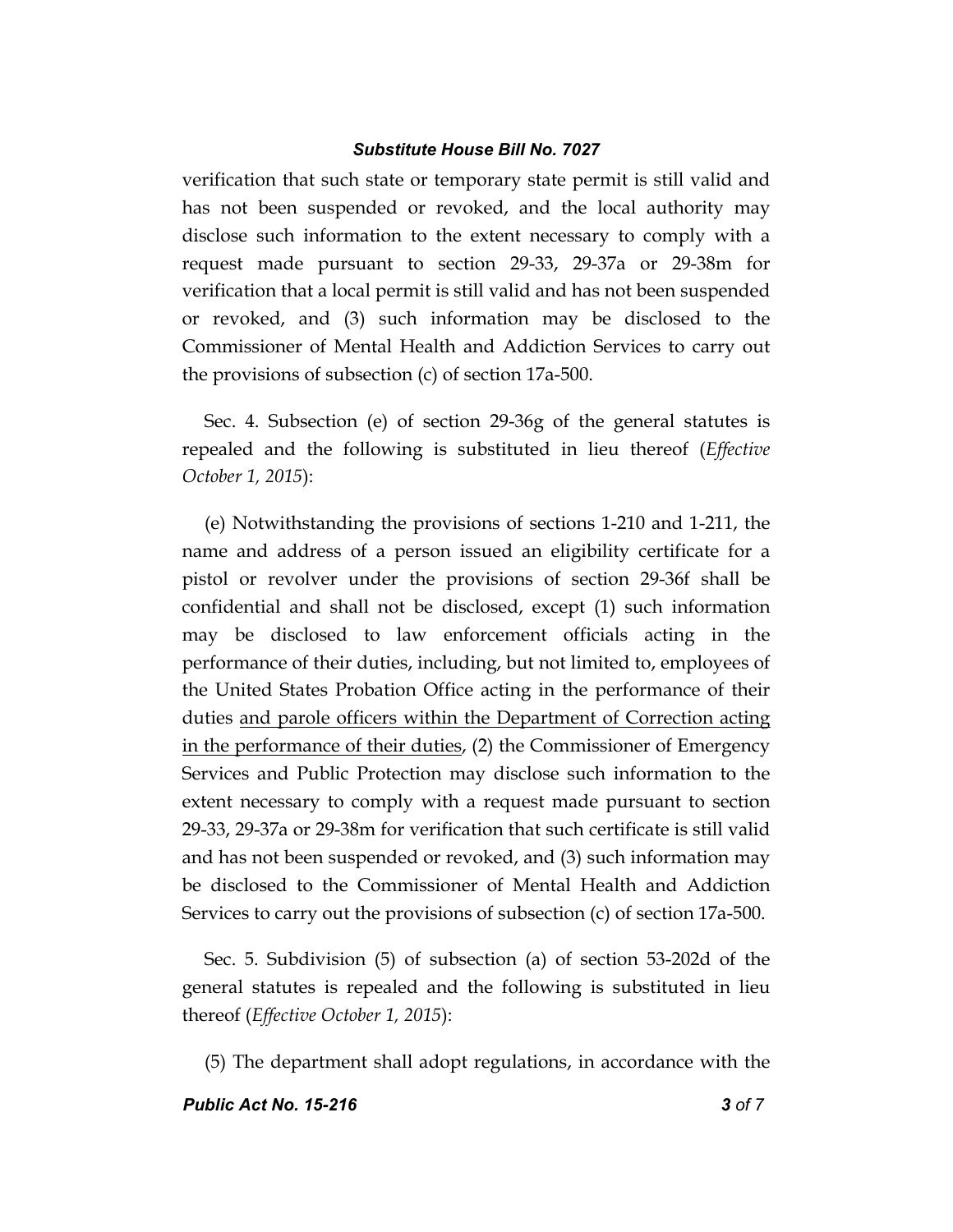provisions of chapter 54, to establish procedures with respect to the application for and issuance of certificates of possession pursuant to this section. Notwithstanding the provisions of sections 1-210 and 1- 211, the name and address of a person issued a certificate of possession shall be confidential and shall not be disclosed, except such records may be disclosed to (A) law enforcement agencies and employees of the United States Probation Office acting in the performance of their duties and parole officers within the Department of Correction acting in the performance of their duties, and (B) the Commissioner of Mental Health and Addiction Services to carry out the provisions of subsection (c) of section 17a-500.

Sec. 6. Subsection (e) of section 29-38n of the general statutes is repealed and the following is substituted in lieu thereof (*Effective October 1, 2015*):

(e) Notwithstanding the provisions of sections 1-210 and 1-211, the name and address of a person issued an ammunition certificate under this section shall be confidential and shall not be disclosed, except (1) such information may be disclosed to law enforcement officials acting in the performance of their duties, including, but not limited to, employees of the United States Probation Office acting in the performance of their duties and parole officers within the Department of Correction acting in the performance of their duties, (2) the Commissioner of Emergency Services and Public Protection may disclose such information to the extent necessary to comply with a request made pursuant to section 29-38m for verification that such certificate is still valid and has not been suspended or revoked, and (3) such information may be disclosed to the Commissioner of Mental Health and Addiction Services to carry out the provisions of subsection (c) of section 17a-500.

Sec. 7. Subsection (d) of section 29-37q of the general statutes is repealed and the following is substituted in lieu thereof (*Effective*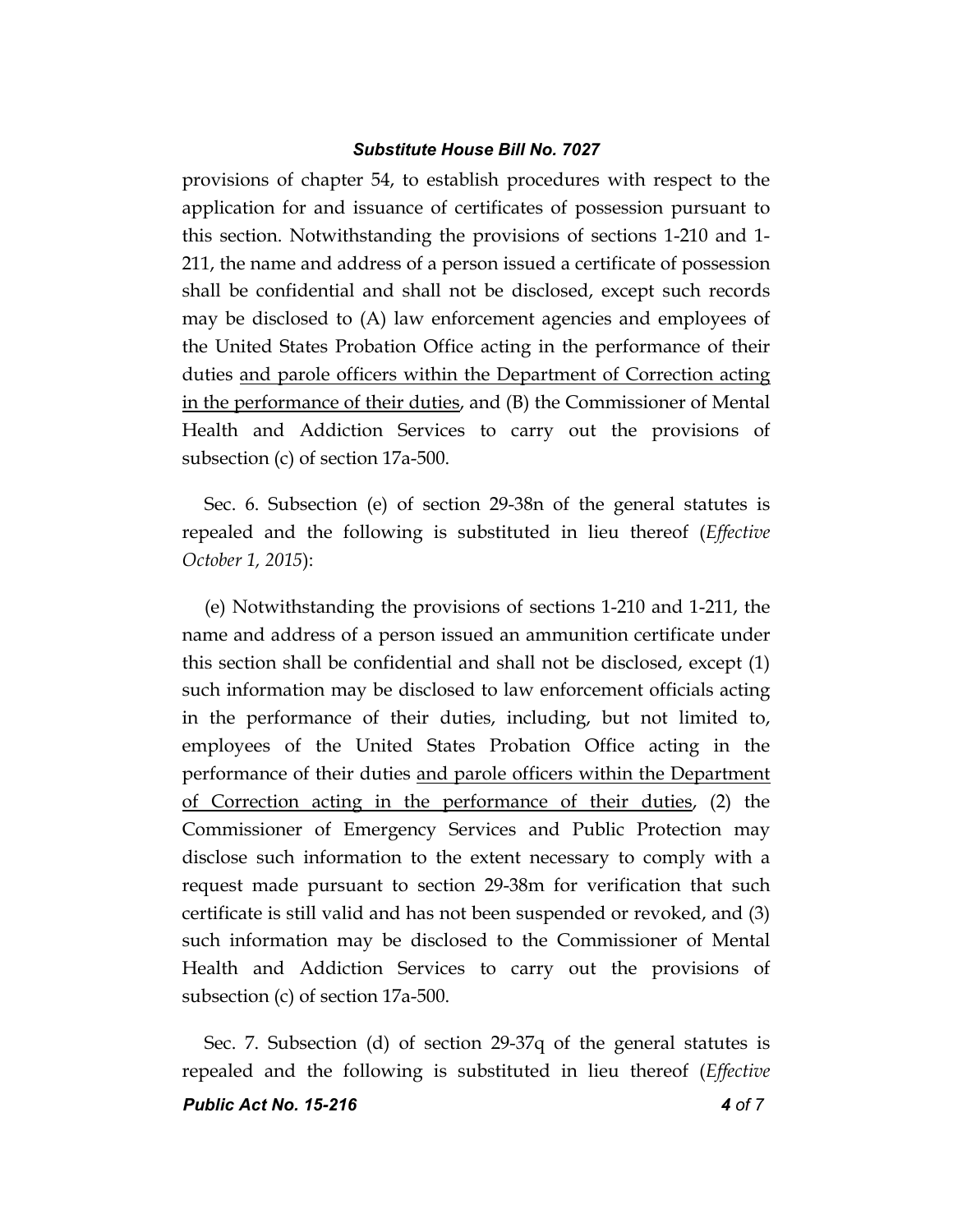*October 1, 2015*):

(d) Notwithstanding the provisions of sections 1-210 and 1-211, the name and address of a person issued a long gun eligibility certificate under the provisions of section 29-37p shall be confidential and shall not be disclosed, except (1) such information may be disclosed to law enforcement officials acting in the performance of their duties, including, but not limited to, employees of the United States Probation Office acting in the performance of their duties and parole officers within the Department of Correction acting in the performance of their duties, (2) the Commissioner of Emergency Services and Public Protection may disclose such information to the extent necessary to comply with a request made pursuant to section 29-37a or 29-38m for verification that such certificate is still valid and has not been suspended or revoked, and (3) such information may be disclosed to the Commissioner of Mental Health and Addiction Services to carry out the provisions of subsection (c) of section 17a-500.

Sec. 8. Subsection (c) of section 53-202x of the general statutes is repealed and the following is substituted in lieu thereof (*Effective October 1, 2015*):

(c) The department may adopt regulations, in accordance with the provisions of chapter 54, to establish procedures with respect to applications under this section. Notwithstanding the provisions of sections 1-210 and 1-211, the name and address of a person who has declared possession of a large capacity magazine shall be confidential and shall not be disclosed, except such records may be disclosed to (1) law enforcement agencies and employees of the United States Probation Office acting in the performance of their duties and parole officers within the Department of Correction acting in the performance of their duties, and (2) the Commissioner of Mental Health and Addiction Services to carry out the provisions of subsection (c) of section 17a-500.

*Public Act No. 15-216 5 of 7*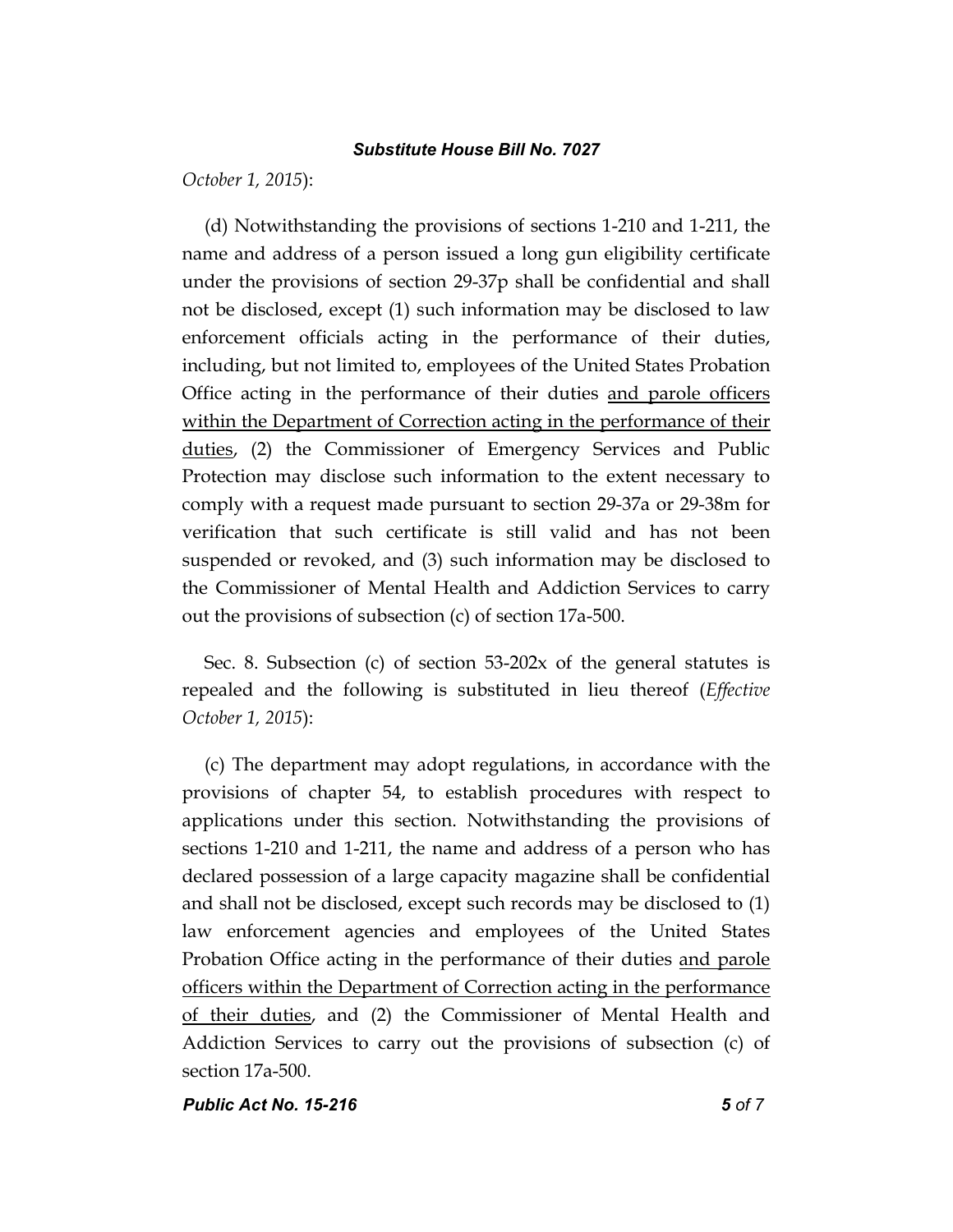Sec. 9. Section 18-98e of the general statutes is repealed and the following is substituted in lieu thereof (*Effective October 1, 2015*):

(a) Notwithstanding any provision of the general statutes, any person sentenced to a term of imprisonment for a crime committed on or after October 1, 1994, and committed to the custody of the Commissioner of Correction on or after said date, except a person sentenced for a violation of section 53a-54a, 53a-54b, 53a-54c, 53a-54d, 53a-55, 53a-55a, 53a-70a, 53a-70c or 53a-100aa, or is a persistent dangerous felony offender or persistent dangerous sexual offender pursuant to section 53a-40, may be eligible to earn risk reduction credit toward a reduction of such person's sentence, in an amount not to exceed five days per month, at the discretion of the Commissioner of Correction for conduct as provided in subsection (b) of this section occurring on or after April 1, 2006.

(b) An inmate may earn risk reduction credit for adherence to the inmate's offender accountability plan, for participation in eligible programs and activities, and for good conduct and obedience to institutional rules as designated by the commissioner, provided (1) good conduct and obedience to institutional rules alone shall not entitle an inmate to such credit, and (2) the commissioner or the commissioner's designee may, in his or her discretion, cause the loss of all or any portion of such earned risk reduction credit for any act of misconduct or insubordination or refusal to conform to recommended programs or activities or institutional rules occurring at any time during the service of the sentence or for other good cause. If an inmate has not earned sufficient risk reduction credit at the time the commissioner or the commissioner's designee orders the loss of all or a portion of earned credit, such loss shall be deducted from any credit earned by such inmate in the future.

(c) The award of risk reduction credit earned for conduct occurring prior to July 1, 2011, shall be phased in consistent with public safety,